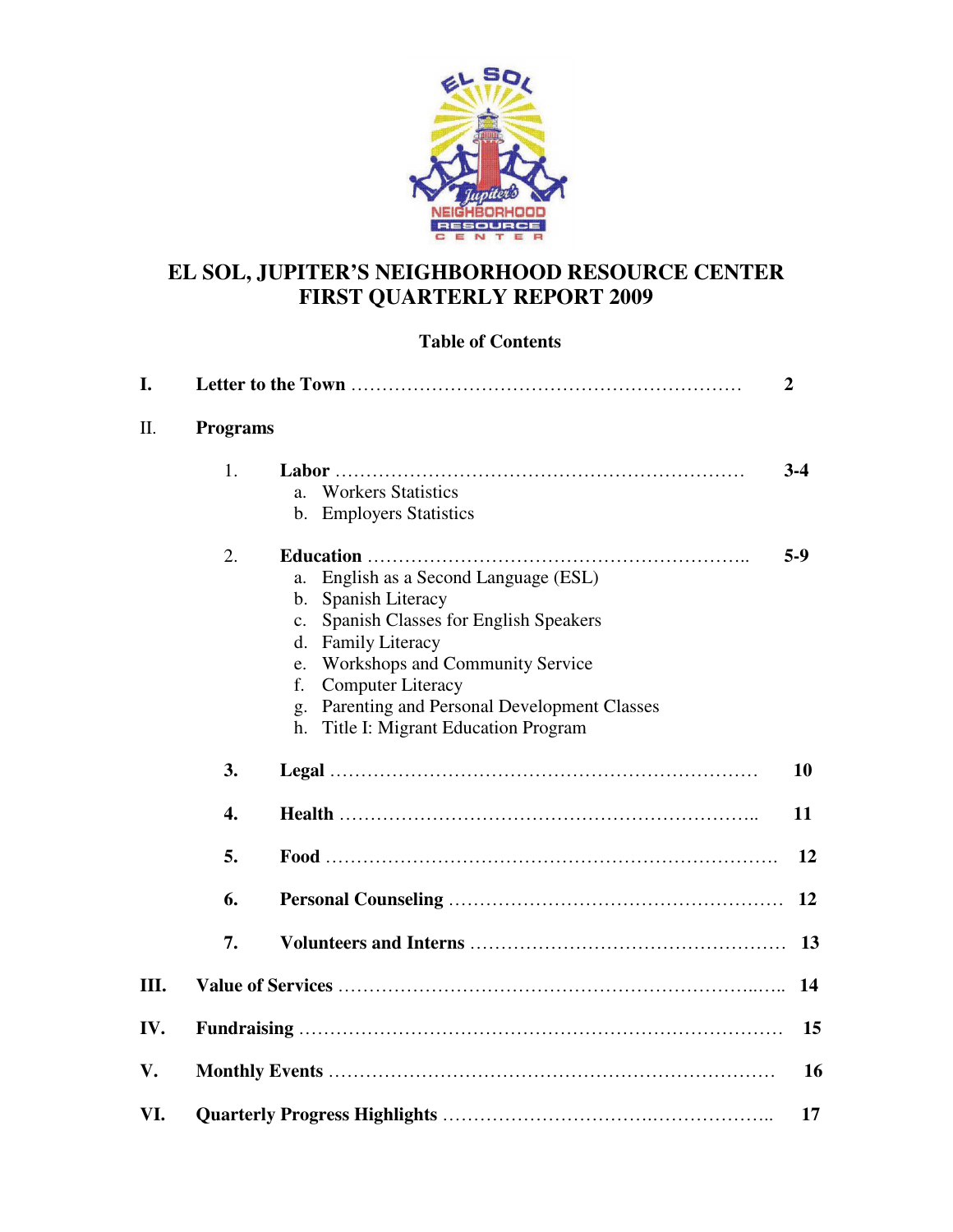April 18, 2009

# **Dear Town of Jupiter Council Members,**

 As part of its lease with the Town, El Sol is pleased to submit its first quarterly report for the months of January, February and March 2009.

Since our last report, our Center has made organizational developments. El Sol's Board of Directors elected a new executive committee: Jill Hanson (President), Ed Ricci (Vice President), Terry McFarland (Treasurer), and Lee McCarthy (Secretary). Also, Jocelyn Sabbagh is El Sol's Center Director, Dora Valdivia is the Associate Director, Wilberto Luna is the Labor Coordinator and volunteer Sally Isham is our new Volunteer Coordinator. The Center hired a new English as a Second Language (ESL) Coordinator and a new Youth Leader (Gerardo Barascout and Sophia Otfinoski).

The impact of our programs and services is detailed here, and when appropriate, there is a comparison to last year's statistics. According to the Florida Governor's Commission on Volunteerism and Community Service, the value of volunteer contributions is estimated at \$19.52 per hour. This is the amount we assign to calculate the value of our programs.

The report's format has been slightly changed in an effort to improve the way we measure results and the impact of our organization in our community. If you have any questions or comments please feel free to contact me.

Respectfully submitted by,

Jocelyn Sabbagh Center Director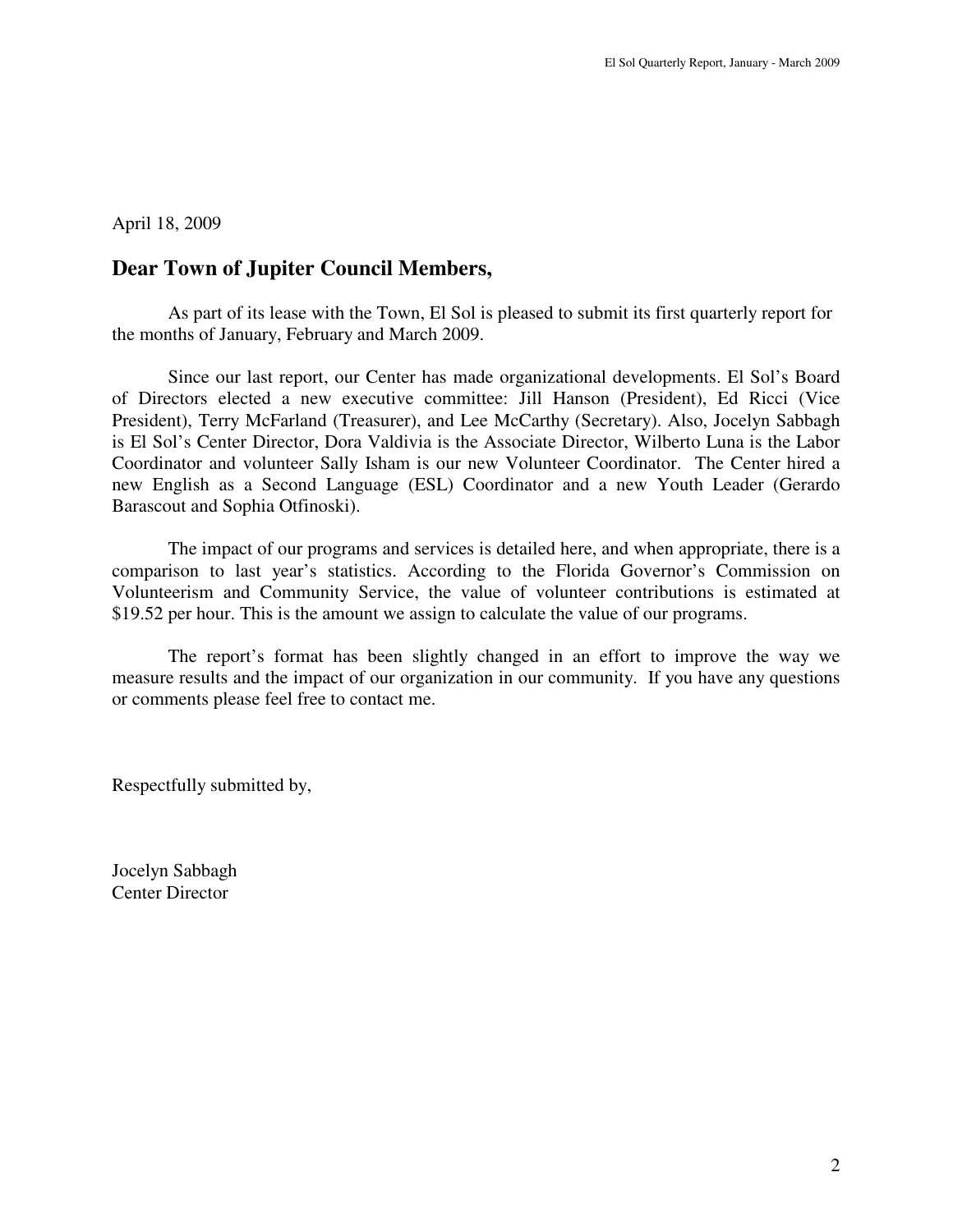# **II. PROGRAMS**

# **1. LABOR PROGRAM**

El Sol administers Jupiter's Hiring Hall seven days a week, from 6AM – 2PM on Mondays through Saturdays, and 7AM – noon on Sundays. Workers come to the hiring hall to look for day labor, and employers use our center to hire workers for the day.

# a. **Workers Statistics:**

A total of one thousand four hundred and sixty-nine (1,469) workers are registered with El Sol as of March  $31<sup>st</sup>$ , 2009.

#### Workers Attendance:

During the first quarter of 2009 worker attendance at the center totaled 16,316 workers<sup>1</sup>. On average, the center served 181 workers per day. The monthly breakdown is as follows:

| January:  | 198 per day on average (4% increase from previous month)  |
|-----------|-----------------------------------------------------------|
| February: | 187 per day on average (6% decrease from previous month)  |
| March:    | 159 per day on average (15% decrease from previous month) |

### Workers Hired:

A total of one thousand four hundred and fourteen 1,414 workers were placed in jobs during this quarter. The Center operated with a 9% worker placement. On average, 16 workers were hired per day. The monthly breakdown is as follows:

| January:  | 476 workers hired; 15 per day on average; 8% placement  |
|-----------|---------------------------------------------------------|
| February: | 425 workers hired; 15 per day on average; 8% placement  |
| March:    | 513 workers hired; 17 per day on average; 11% placement |



The increase in number of workers that came to El Sol to seek work and the decrease in the amount of workers hired reflects the overall condition of the US economy. However, it is interesting to note that there seems to be a recurring pattern in the average attendance of workers. Attendance is highest in November, December and January, and as the year progresses attendance seems to decrease.

 $\overline{a}$  $1$  Total worker attendance is the addition of all daily attendance lists.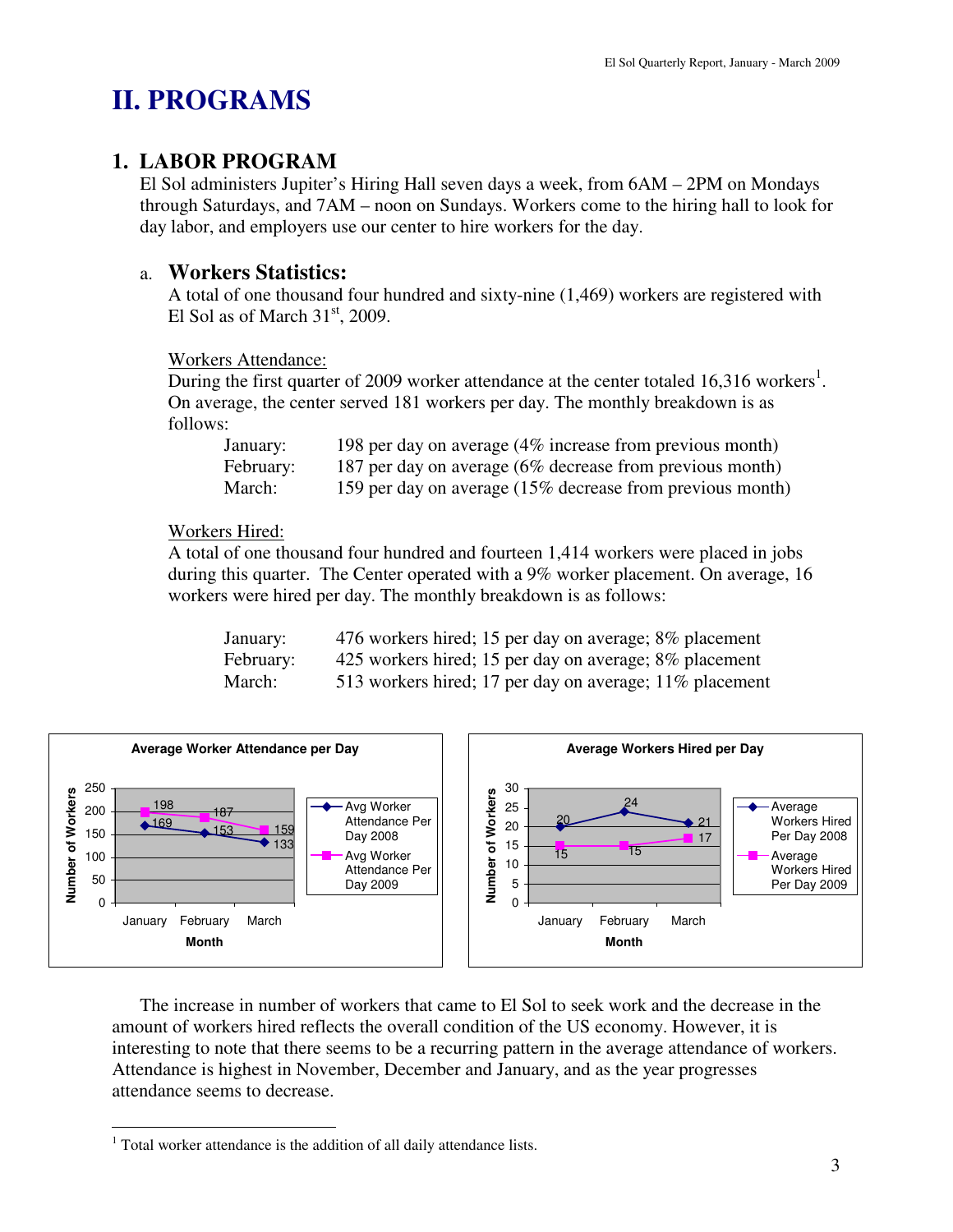### b. **Employers Statistics**

A total of two thousand seven hundred and thirty (2,730) employers are registered with El Sol as of March  $31<sup>st</sup>$ , 2009. In this quarter a total of 221 new employers registered to use our services. The monthly breakdown is as follows:

| January:  | 81 new employers |
|-----------|------------------|
| February: | 77 new employers |
| March:    | 63 new employers |

#### Employers Attendance

The total number of employers/homeowners who came into the Center to hire workers from January to March 2009 was eight hundred and sixty-nine (869). The monthly breakdown is as follows:

| January:  | 297 employers |                                                  |
|-----------|---------------|--------------------------------------------------|
| February: |               | 262 employers (12% decrease from previous month) |
| March:    |               | 310 employers (18% increase from previous month) |



#### Employers' Needs:

The majority of job requests and most common needs around the community were (in descending order): landscaping, moving, housekeeping, digging, painting, construction, and general labor.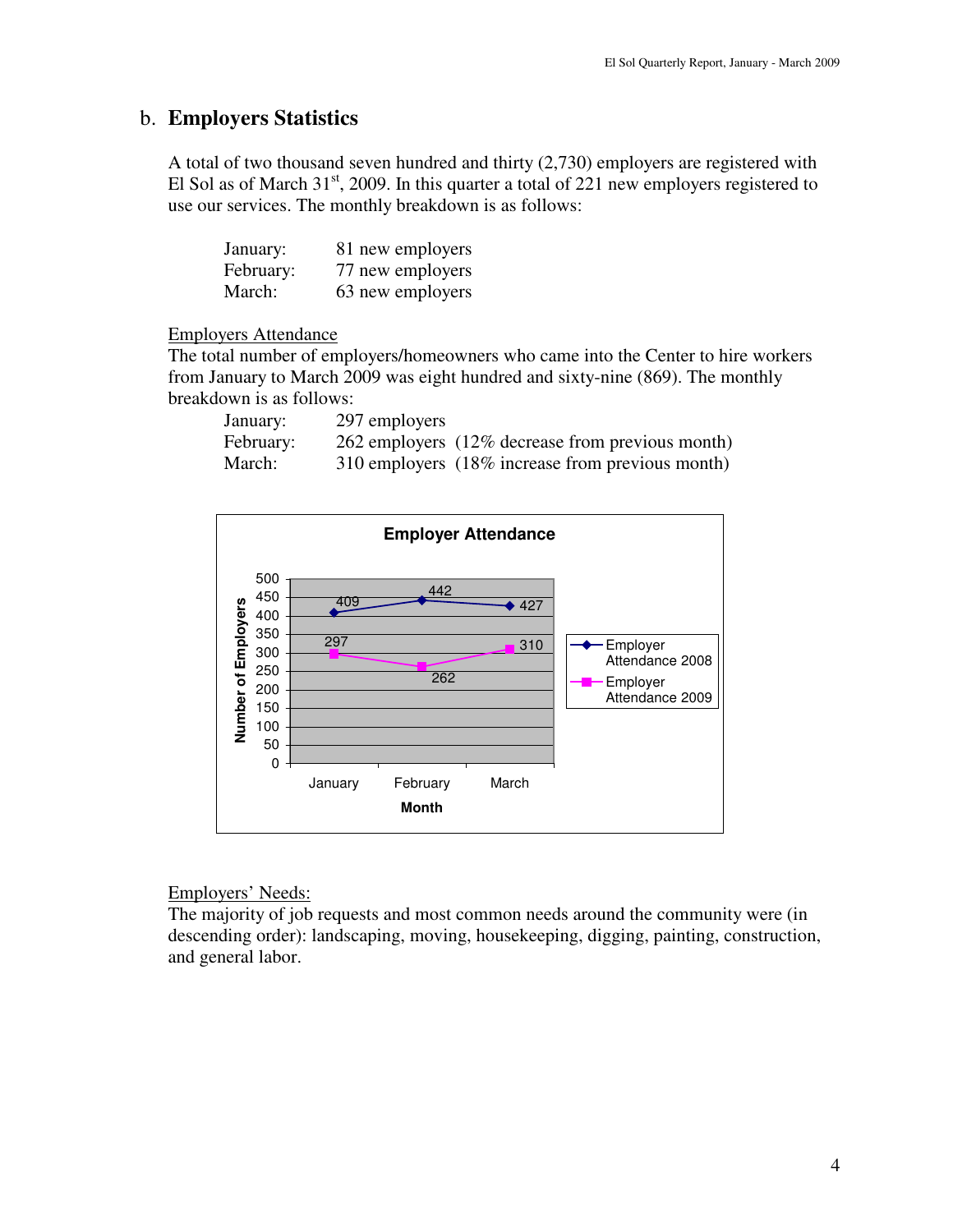# **2. EDUCATION**

## **a. English as a Second Language (ESL)**

#### Nighttime ESL Program:

El Sol has partnered with Harriet L. Wilkes Honors College of Florida Atlantic University and Palm Beach Community College to run its own ESL program based on the curriculum and standards of Palm Beach County's School District ESL Program. This program is offered to the community for free three nights a week from 7-9PM.

Classes are given by volunteer teachers from our neighborhood, and students from FAU and PBCC. This semester a total of 46 people volunteered to teach. Spring Classes of 2009 started on February  $2^{nd}$  and will conclude on April 13<sup>th</sup> with our graduation ceremony. Summer classes will begin in mid May and will last 3 months.

A total of 132 students enrolled for the Spring Semester, and each student was placed in one of four levels: Level A (for beginners), B, C, and D (most advanced class). The breakdown of student enrollment and attendance is as follows:

| <b>Level</b> | <b>Students</b><br><b>Enrolled</b><br>(Jan 09) | <b>Student</b><br>Average<br><b>Attendance</b><br>(Feb 09) | <b>Student</b><br>Average<br><b>Attendance</b><br>(Mar 09) |
|--------------|------------------------------------------------|------------------------------------------------------------|------------------------------------------------------------|
|              | 74                                             | 62                                                         | 35                                                         |
| B            | 35                                             | 31                                                         | 17                                                         |
| $\mathbf C$  | 14                                             | 10                                                         |                                                            |
| D            |                                                |                                                            | 5                                                          |
| <b>Total</b> | 132                                            | 110                                                        | 61                                                         |

*The attendance trend is being closely observed and studied by staff in an effort to improve student retention and level completion. Only those students with high attendance and language comprehension are advanced to the next level.* 



Our Youth Leader Program runs at the same time we offer our ESL nighttime classes and it serves a two-fold purpose: on one hand it offers a free service to parents (especially mothers) who otherwise could not attend classes at night and on the other hand it offers educational and engaging activities for children while their parents are in class. Six children attend this program.

| <b>Value of Program:</b> |                       |  |
|--------------------------|-----------------------|--|
| <b>ESL Coordinator:</b>  | \$3,600               |  |
| Youth Leader:            | \$1,800               |  |
| <b>Volunteer Hours:</b>  | $$11,243$ (576 hours) |  |
| Materials:               | \$500                 |  |
| Total:                   | \$17,143              |  |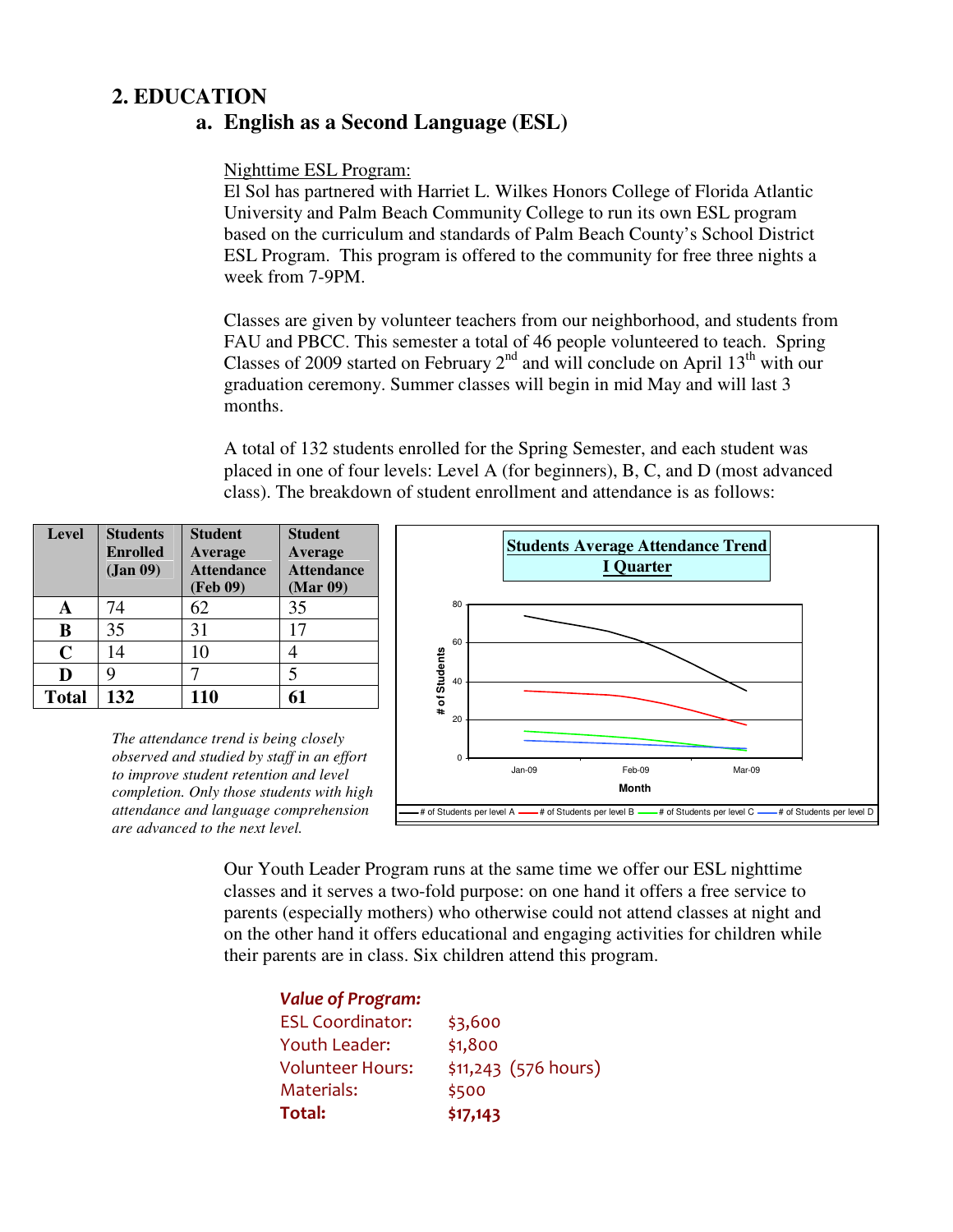Daytime ESL Classes:

El Sol offers ESL classes every day of the week. Last year we offered one class per day and classes focused on basic conversational vocabulary. Beginning in January El Sol's daytime volunteer teachers started teaching two classes per day – one for beginners and one for intermediate. This addition made a significant impact for students as the material covered in class was more suitable for their proficiency level.

A total of one thousand five hundred and twenty-two (1,522) students attended ESL classes this quarter. The monthly breakdown is as follows:

|                        | <b>Number of</b> | <b>Number of</b> |
|------------------------|------------------|------------------|
| <b>Month</b>           | students in 2009 | students in 2008 |
| <b>January</b>         | 675              | 432              |
| <b>February</b>        | 467              | 338              |
| <b>March</b>           | 380              | 235              |
| <b>Total Quarter I</b> | 1,522            | 1,005            |

#### Value of Program:

```
Volunteers: $3,552 (182 hours) 
Materials: $500 
Total: $4,052
```
## **b. Spanish Literacy**

El Sol offers Spanish literacy classes Thursday, Friday and Saturday nights from 7-9PM. The purpose of this class is to teach illiterate people how to read and write in their native language. This not only helps improve student's overall quality of life, it also places the student in the right path to learn English and other subjects.

In 2008, eight adults learned how to read and write. This year a total of ten students are enrolled. The Spring Semester will conclude on April 30th.

We began this semester by adding a second level class and recruiting two more volunteer teachers (total of four volunteer teachers). The first level class is for beginners and the second level class is for students who are interested in furthering their literacy. We also added an extra class meeting each week (Fridays) per the students' request.

Value of Program: Volunteers: \$2,576 (132 volunteer hours) Materials: \$50 Total: \$2,626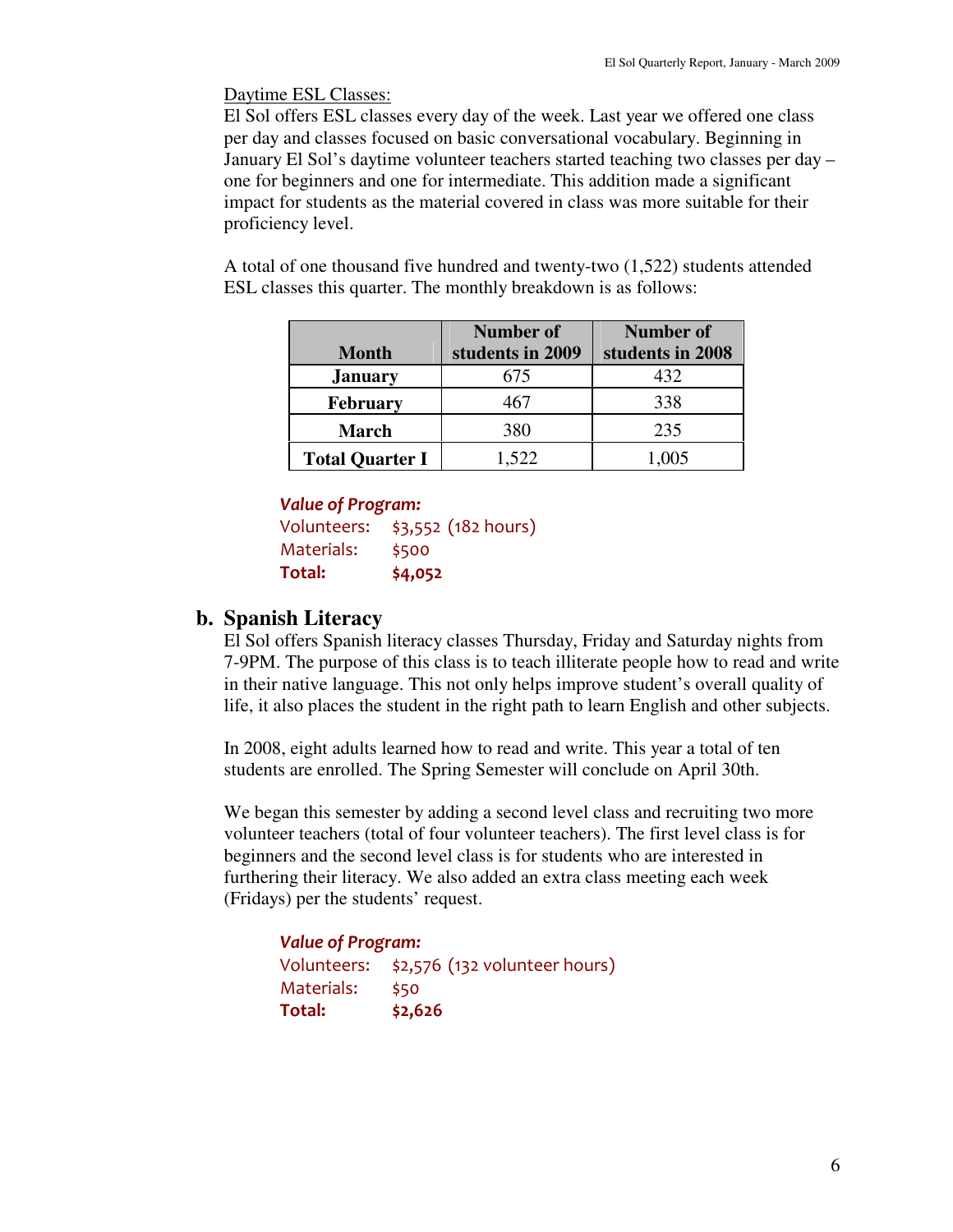### **c. Spanish Classes for English Speakers**

In March El Sol started a pilot program for our volunteers who are interested in Spanish lessons. One of our volunteers is teaching Spanish to English speakers on Tuesdays and will continue the hour-long classes through the month of April. The average class size is eight students and the volunteer teacher covers topics ranging from Greetings, Days of the Week, Nationality, and Conversational Vocabulary.

| <b>Value of Program:</b> |       |           |
|--------------------------|-------|-----------|
| Volunteer:               | \$78  | (4 hours) |
| Materials:               | \$25  |           |
| Total:                   | \$103 |           |

#### **d. Family Literacy Program**

El Sol has partnered with The Palm Beach County School District's Family Literacy Program to offer family literacy classes. This program is geared towards pre-school and school aged children and their parents and it helps families in the community improve their educational needs (ESL, Adult Basic Education, GED, parenting, early childhood education, and parent-child activities). The program runs from Mondays through Thursdays from 8:30AM to 1:00PM.

This program is impacting twenty-four families, which includes over fifty children. Some children impacted by this program are enrolled in local elementary schools; younger children (4 years old and under) come to the center for preschool preparation while their mothers receive classes.

In the first quarter of 2009, the Palm Beach Library System participated with the Family Literacy program by giving Story Time for parents and their kids and giving away books for the families. Also this quarter, the University of Florida Extension Program has offered workshops about nutrition and healthy lifestyles.

#### *Value of Program:*

Three certified School District teachers administer the program and the total value is the addition of their salaries and materials. **Total: \$15,157**

### **e. Workshops and Community Service**

This quarter El Sol held a workshops for workers interested in developing new skills, here are the topics covered and the number of participants:

**Vocabulary Workshops:** El Sol partnered with PBCC's Spanish Class for a Service Learning program in which college Spanish students came to El Sol to give vocabulary workshops. Workshops helped El Sol workers learn useful words in English, while Spanish students practiced the same words in Spanish. We began workshops in February and a total of 262 students participated throughout the first quarter.

i. **Town of Jupiter Workshop:** El Sol and the Town of Jupiter have created a series of code compliance presentations and will be having informative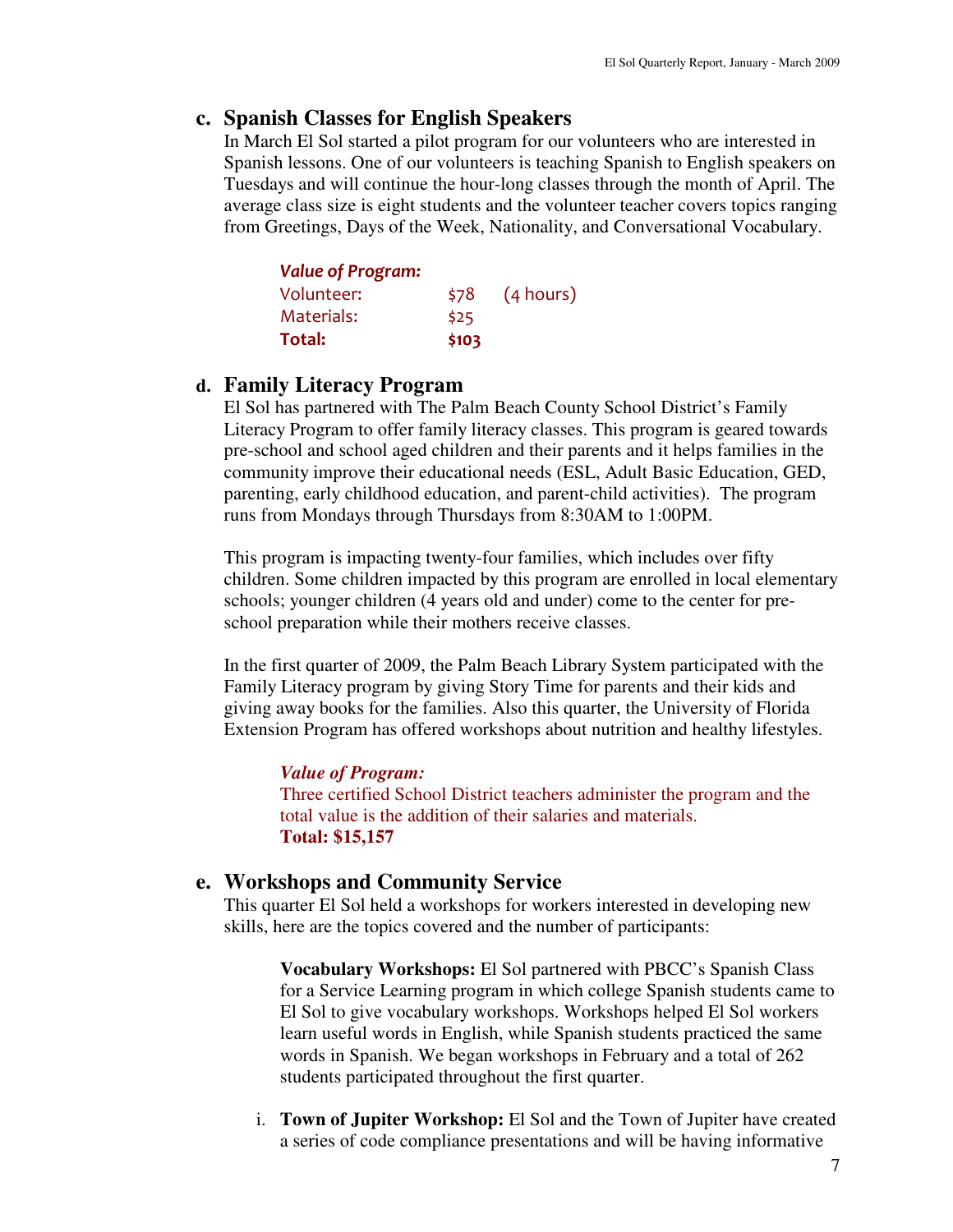seminars twice per month. This quarter we held a total of six workshops, and a total of 190 participants attended. Topics covered include fire prevention and protection, proper garbage disposal and traffic safety.

ii. **Community Service Events:** In February El Sol coordinated a community service project with the local Habitat for Humanity. Twentythree workers volunteered for a full day to help build homes for lowincome families. This opportunity is especially positive for workers because in addition to contributing back to Jupiter, they are getting handson training in a construction site.

### **f. Computer Literacy**

El Sol's computer lab is one of the most popular programs among the workers. The lab has 20 computers that were donated to us by the School District's Digital Divide program. In February the School District donated a set of newer computers and we were able to upgrade our lab. The computers we replaced will be donated to educational institutions in Guatemala. Through the Lost Tree grant we were able to purchase MS Office for every computer, which we will use to teach students how to use Excel, Word, and Power Point.

Every day, twice a day, we have open computer lab time in which participants can browse the internet, communicate with their friends and family, read their hometown news, watch videos etc. Also, every computer in the lab has Rosetta Stone, which is used as a tool to learn English. Below is the monthly breakdown of participation in the computer lab:

| January:<br>February: | 1,387 participants<br>1,587 participants |
|-----------------------|------------------------------------------|
| March:                | 1,617 participants                       |
| <b>Total:</b>         | 4,591 participants                       |

#### *Value of Program:*

| <b>Total:</b> | \$15,193 |                                                |
|---------------|----------|------------------------------------------------|
| Materials:    |          | \$8,088 (\$6,944 computers; \$1,144 MS Office) |
| Volunteers:   |          | $$7,105$ (364 hours)                           |

| <b>Month</b>           | <b>Number of</b><br>participants in<br>2009 | <b>Number of</b><br>participants in<br>2008 |
|------------------------|---------------------------------------------|---------------------------------------------|
| <b>January</b>         | 1,387                                       | 536                                         |
| <b>February</b>        | 1,587                                       | 691                                         |
| <b>March</b>           | 1,617                                       | 540                                         |
| <b>Total Quarter I</b> | 4,591                                       | 1,767                                       |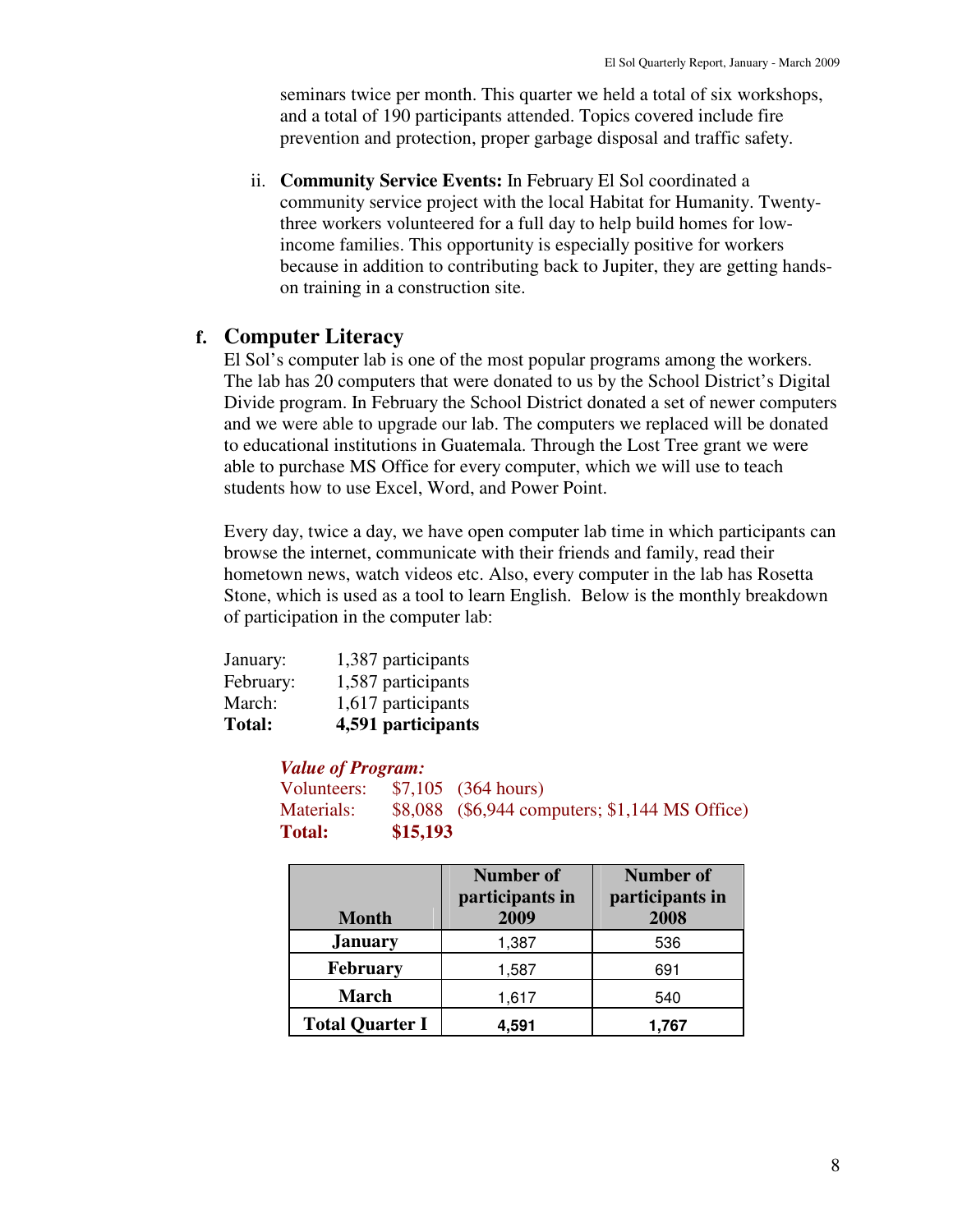### **g. Parenting and Personal Development Classes**

During the first quarter of 2009, The School District sponsored 31 hours of Parenting and Personal Development Classes that benefited a total of 193 students. The monthly breakdown of participation is as follows:

| 85 students |
|-------------|
| 56 students |
| 52 students |
|             |

Classes were given on relevant topics such as: Anger Management, Self Esteem, Alcoholism, Healthy Relationships, Stress, and Assertiveness.

| <b>Value of Program:</b>   |                                   |
|----------------------------|-----------------------------------|
| <b>Certified Educator:</b> | \$620 (31 hours at \$20 per hour) |
| <b>Total:</b>              | \$620                             |

## **h. Title I: Migrant Education Program**

On Mondays and Wednesdays from 8:00 AM – noon, El Sol hosts Palm Beach County's School District Title I: Migrant Education Program. This educational program impacts emancipated youth ages 16 to 21. Classes focus mainly on English language acquisition and pronunciation, computer skills, health and daily foods, and survival skills for immigrants in the US. On average each class has 18 students.

*Value of Program:*  Three certified teachers and an assistant administer the program and the total value is the addition of their salaries and materials. **Total: \$10,500** 



**Nighttime ESL Spring Semester: January – April 2009**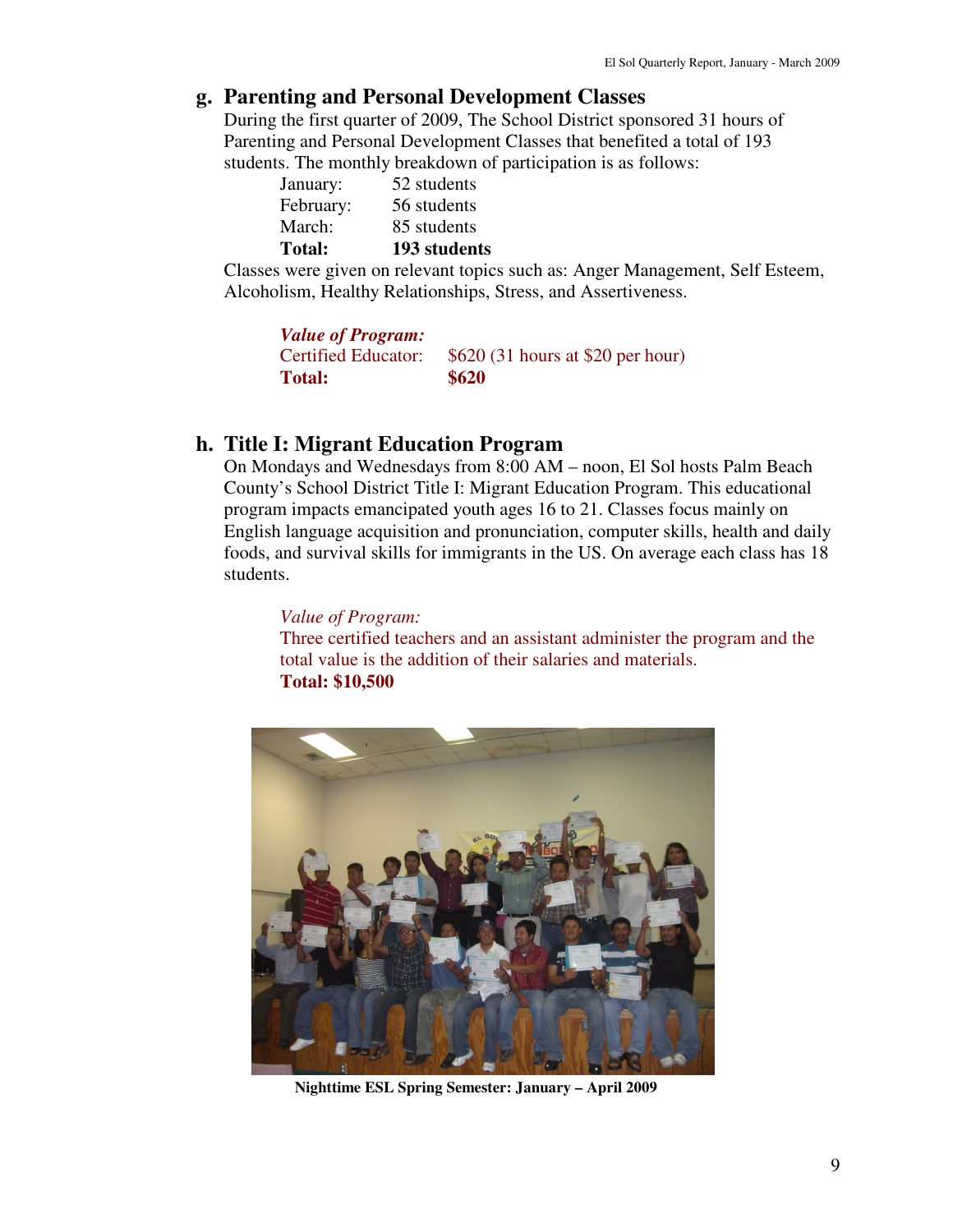## **3. LEGAL**

During the first quarter of 2009, we recruited another volunteer lawyer to work with us, as well as a volunteer who was a long-time legal secretary, who is helping to organize our office.

We now offer "legal clinic" every Wednesday and Saturday. In addition, through Corn Maya, a paralegal with experience and knowledge of immigration law is coming once a week.

During the quarter, each lawyer saw an average of three persons each day, for a total of approximately 36 cases during the quarter.

We gave advice to some of the clients; some were referred to outside counsel who have agreed to take cases either pro bono or on a contingency fee basis. The following cases were referred out:

- 2 wage theft cases involving large groups of employees
- 2 cases involving U-visas
- 2 cases referred to criminal defense attorneys
- 2 cases referred to a workers compensation attorney
- 1 case referred to a personal injury attorney

Three persons seeking assistance regarding tickets for driving with suspended or no license were accompanied to court, and in each case, a successful plea agreement was reached.

We also organized a Know Your Rights workshop, on what to do in case you are involved in an immigration raid. This workshop, run by Radym Davis of the Palm Beach County Immigrant Rights Coalition helped to train several El Sol and Corn Maya personnel in how to teach people about what to do in an immigration raid situation. We also continue to distribute Know Your Rights cards to the workers, as well as booklets in which the workers can keep track of their hours of work, wage rates, in case their employer fails to pay them.

Additionally, we are receiving assistance through the Community Development Clinic of Florida International University Law School. This clinic is helping us to develop an appropriate organizational format for our artists and craftspeople, to enable them to become more entrepreneurial, under the guidance of El Sol.

The new president of the North County Bar Association was approached and is favorable to greater cooperation between the North County Bar and El Sol, including the idea of having one of their meetings at El Sol. We will pursue this further, including the idea of offering "Spanish for Criminal Defense Lawyers" at El Sol, as a course for lawyers who want to learn more Spanish to help their clients, as a fund-raiser.

| <b>Value of Program:</b> |          |                                |
|--------------------------|----------|--------------------------------|
| Attorneys:               | \$23,400 | (78 hours at \$300 per hour)   |
| Legal Secretary:         | \$7,800  | $(104$ hours at \$75 per hour) |
| Legal Interpreters:      | \$1,950  | (78 hours at \$25 per hour)    |
| <b>Total:</b>            | \$33,150 |                                |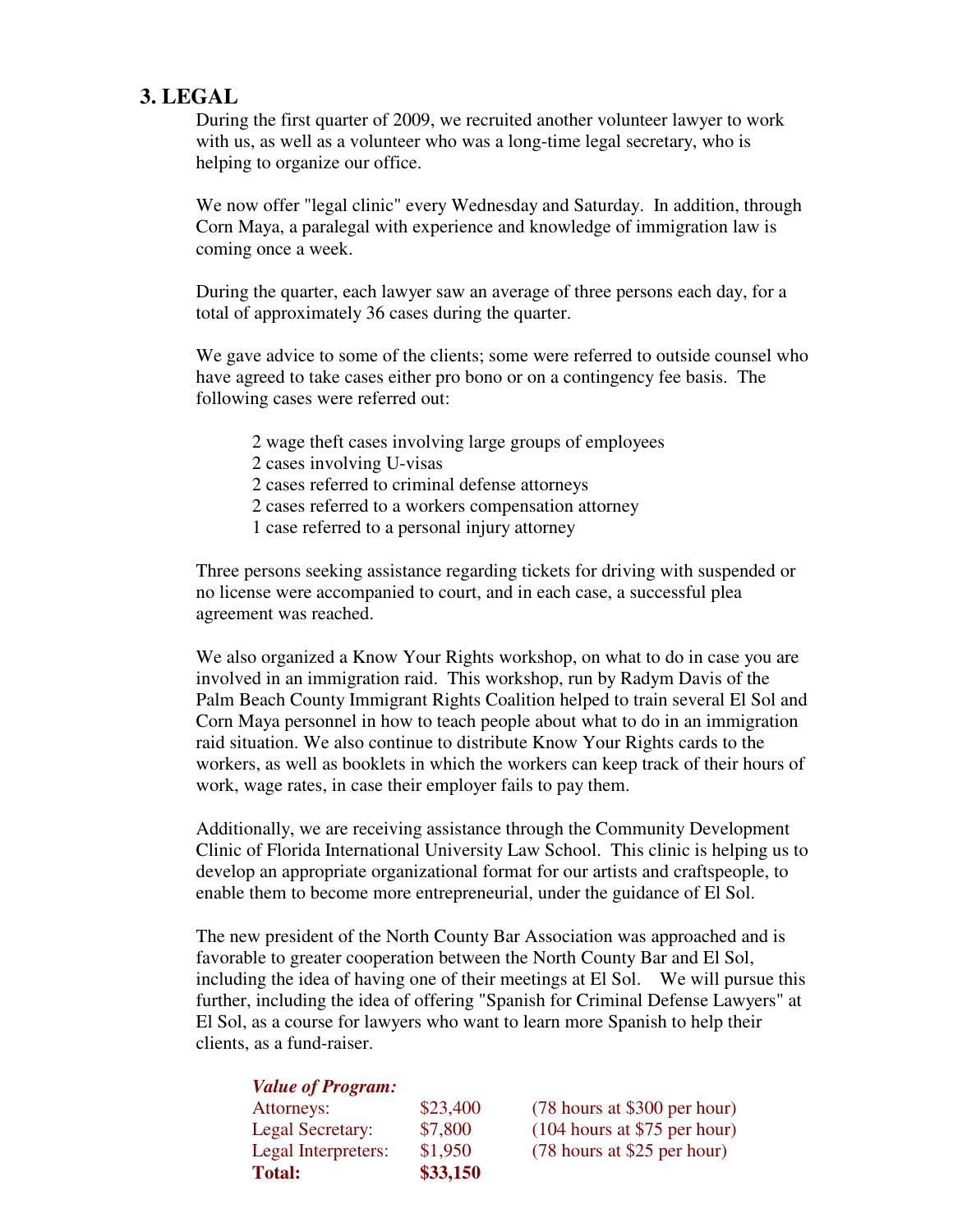# **4. HEALTH**

This year El Sol began coordinating a much-needed Health service to address the various and dire healthcare needs in our community. The focus of our Health Program is to increase awareness and understanding about health issues among our community by providing educational seminars and health fairs; and also to provide referrals for individuals with serious healthcare needs.

Diane Williams, El Sol volunteer and chair of the Health Committee, has been a strong leader in creating strategic partnerships and finding access to various resources. Through these partnerships, we have been able to provide low-income and uninsured individuals with medical assistance. Below is a list of medical partnerships we have developed:

| Lens Crafters – Gift of Sight Program |  |  |
|---------------------------------------|--|--|
| Sears Optical – Gift of Sight Program |  |  |
| <b>Visiting Nurse Association</b>     |  |  |
| Audibel                               |  |  |
| Ear Foundation                        |  |  |
| Aker & Kasten                         |  |  |
| <b>American Cancer Society</b>        |  |  |
| Vita Health                           |  |  |
| Sickle Cell Foundation                |  |  |
|                                       |  |  |

Caridad Clinic Carelink Palm Beach County Health Dept. **Families First Union Positiva** Susan G. Komen Foundation Healing Touch Buddies **Several Private Doctors** 

This quarter we held the following Health events:

Sickle Cell Foundation Presentation: 100 participants learned about Sickle Cell Disease

Monthly, Visiting Nurse Association (VNA): 62 patients seen by VNA nurses

Monthly, HIV/AIDS Awareness and Testing: 100 participants

Homeopathic Medicine Educational Presentation: 40 participants learned about alternative, homeopathic and Chinese medicine.

Palm Beach County Health Department: 80 participants were tested for TB

Eye Screening Exams: 109 participants got their vision checked; those with poor eyesight were either given reading glasses or referred to optometrists.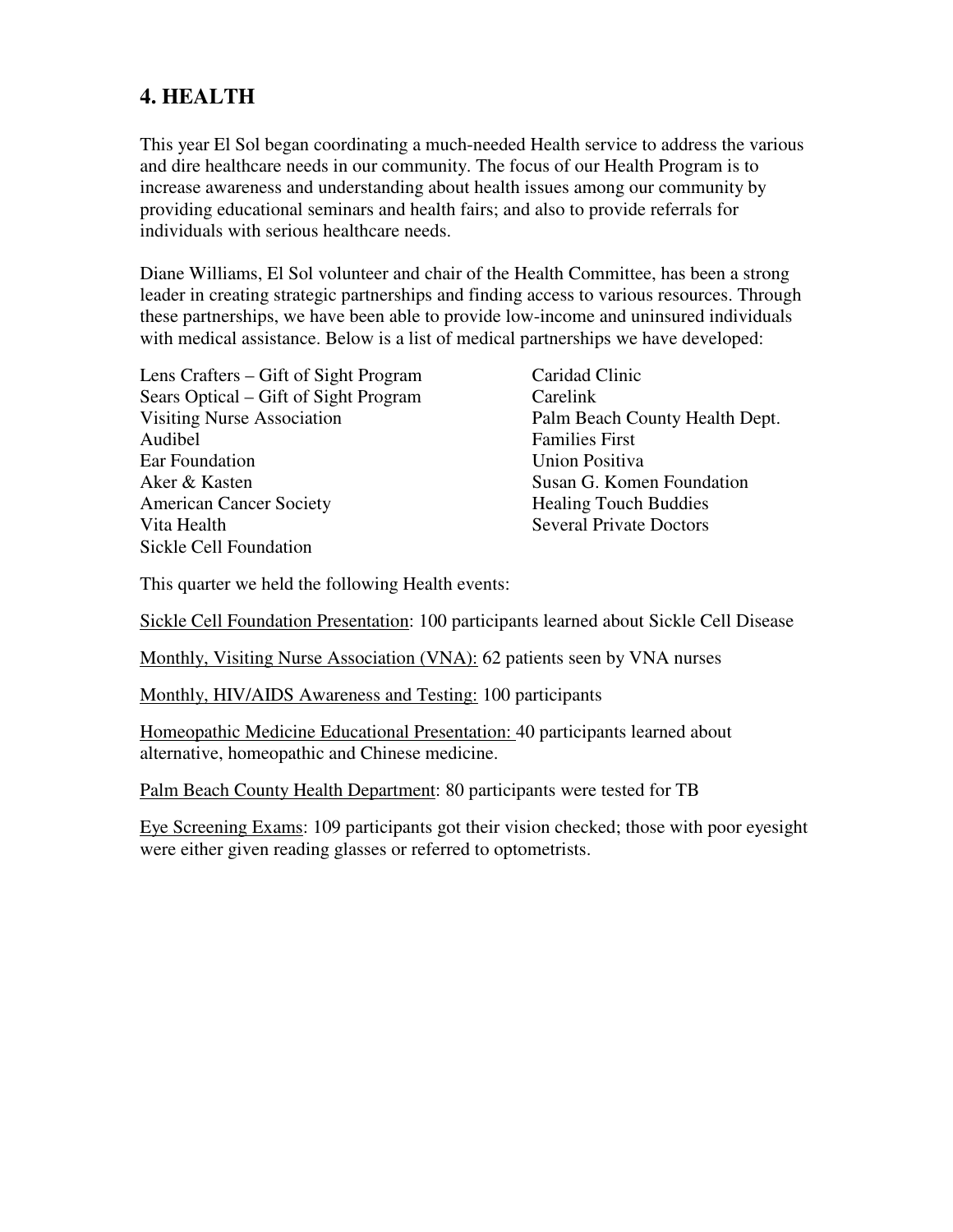# **5. FOOD**

Our food program has become a very important aspect of our services to the Jupiter Community. With the recent economic downturn, many individuals have reported that they only eat meals they receive for free in El Sol because they cannot afford to buy food. Everyday El Sol provides coffee and pastries for breakfast, and a hot meal for lunch. This is possible with the help of our volunteers, and the donations from various local businesses and organizations including: Publix, Starbucks, St. Vincent De Paul, St. Peters Church, CR Chicks and more. This first quarter of 2009 we served a total of 13,091 meals, an average of 150 meals daily. The breakdown per month is as follows:

| Total:    | 13,091 meals, 150 meals per day on average |
|-----------|--------------------------------------------|
| March:    | 4,121 meals, 133 meals per day on average  |
| February: | 4,219 meals, 158 meals per day on average  |
| January:  | 4,751 meals, 158 meals per day on average  |

| <b>Value of Program:</b> |                                                       |  |  |
|--------------------------|-------------------------------------------------------|--|--|
| Meals:                   | $$39,273$ (13,091 meals at an estimated \$3 per meal) |  |  |
| Volunteers:              | $$26,644$ (1,365 hours)                               |  |  |
| <b>Total:</b>            | \$65,917                                              |  |  |

# **6. PERSONAL COUNSELING**

Sister Marta Tobón, a Guadalupan sister from St. Peter's Catholic Church assists many El Sol workers with her guidance. She often gives family and personal counseling in the center. Most cases are individuals seeking assistance with rent, return air fare tickets to go back to their countries of origin (we have seen an increase in these type of cases recently), need for furniture or medical problems. She often refers people to different organizations and partners depending on their needs. This Quarter Sister Marta took a total of 63 cases; the monthly breakdown is as follows:

 January: 17 cases February: 24 cases March: 22 cases **Total: 63 cases** 

> *Value of Program:* Volunteer: \$2,537 (130 hours) **Total: \$2,537**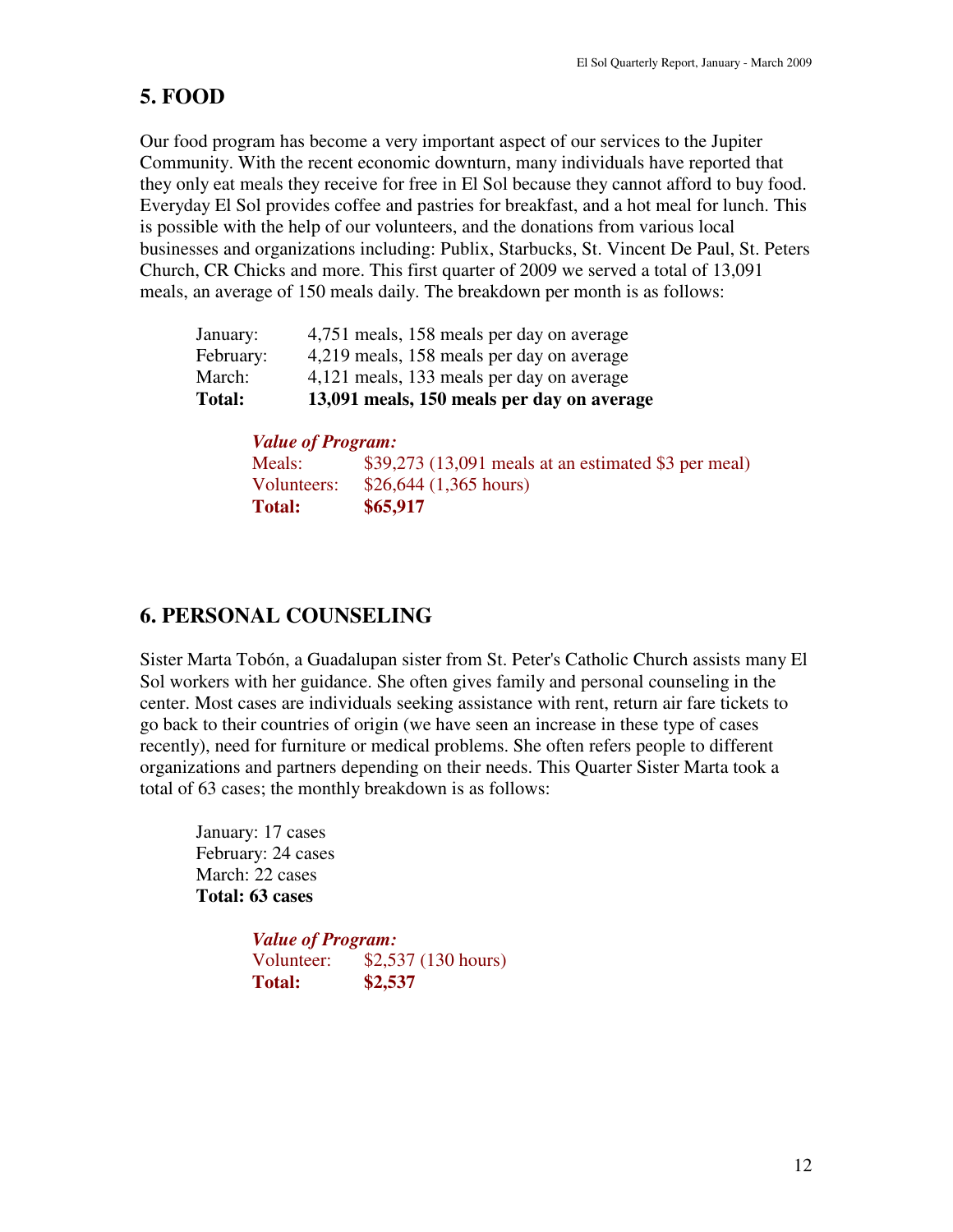# **7. VOLUNTEERS AND INTERNS**

Last year we reported the total number of volunteer hours without categorizing them by program. To better reflect the impact and resources needed for each individual service, we have made a distinction of how many volunteer hours were contributed per program. However, in addition to supporting many of the programs mentioned above, volunteers also assist in other areas of our operation. They provide administrative and technical support; help register new workers; provide referrals; welcome employers; assist with special events and committees; write grants and develop strategies, and much more.

The total number of volunteer hours contributed for Other operations (and that are not otherwise mentioned in this report) were: 2,932 hours.

El Sol had three interns from Florida Atlantic University's Honors College this quarter: David Fertitta, Kathryn Klaas and Ron Lewis. Interns were responsible for various tasks ranging from helping with El Sol worker registration, teaching English classes and vocabulary workshops, translating, grant writing and project development, and helping with the Center's administrative needs. All interns learned about the inner workings of a non-profit organization and the transnational, political, and economic realities of Jupiter. They contributed a total of 252 hours from January to March 2009.

> Value of Contributions: Volunteers (Other): \$57,232 (2,932 hours) Interns:  $\frac{1}{4,919}$  (252 hours)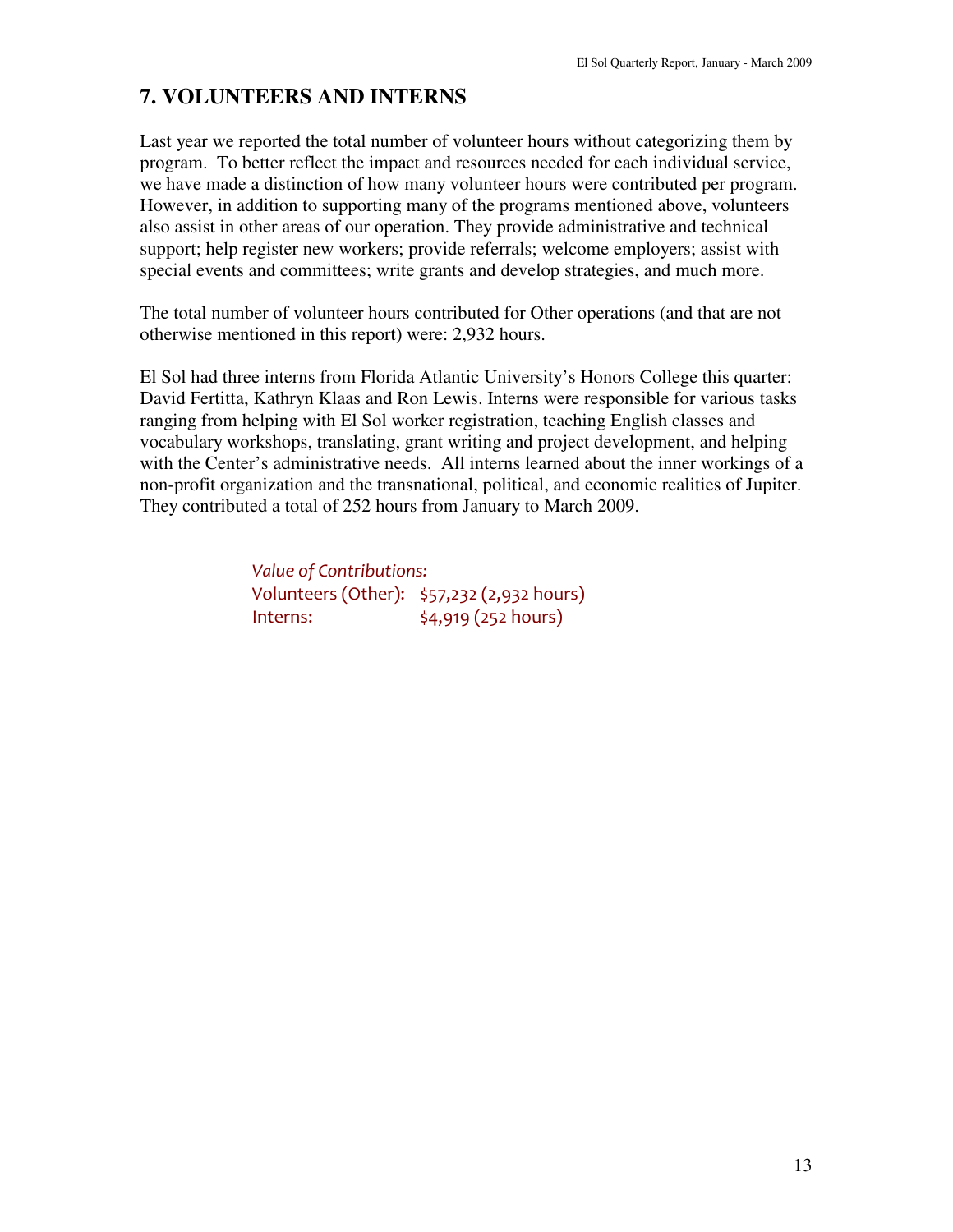# **III. VALUE OF EL SOL SERVICES**

## **El Sol provided an average of \$84,234 per month in services to the Jupiter Community this Quarter.**

| <b>Total</b>                                               | \$252,703 |
|------------------------------------------------------------|-----------|
| Staff                                                      | \$23,750  |
| Interns                                                    | \$4,723   |
| Volunteers (Other)                                         | \$57,232  |
| Personal Counsel Program                                   | \$2,537   |
| Food Program                                               | \$65,917  |
| Legal Program                                              | \$33,150  |
| Program                                                    | \$10,500  |
| <b>Migrant Education</b>                                   |           |
| <b>Development Classes</b>                                 | \$620     |
| Parenting and Personal                                     |           |
| Program                                                    | \$15,193  |
| <b>Family Literacy Program</b><br><b>Computer Literacy</b> | \$15,157  |
| <b>Spanish Language Classes</b>                            | \$103     |
| Spanish Literacy Program                                   | \$2,626   |
| Daytime ESL Program                                        | \$4,052   |
| Nighttime ESL Program                                      | \$17,143  |

**Value of El Sol Services: Quarter I 2009**



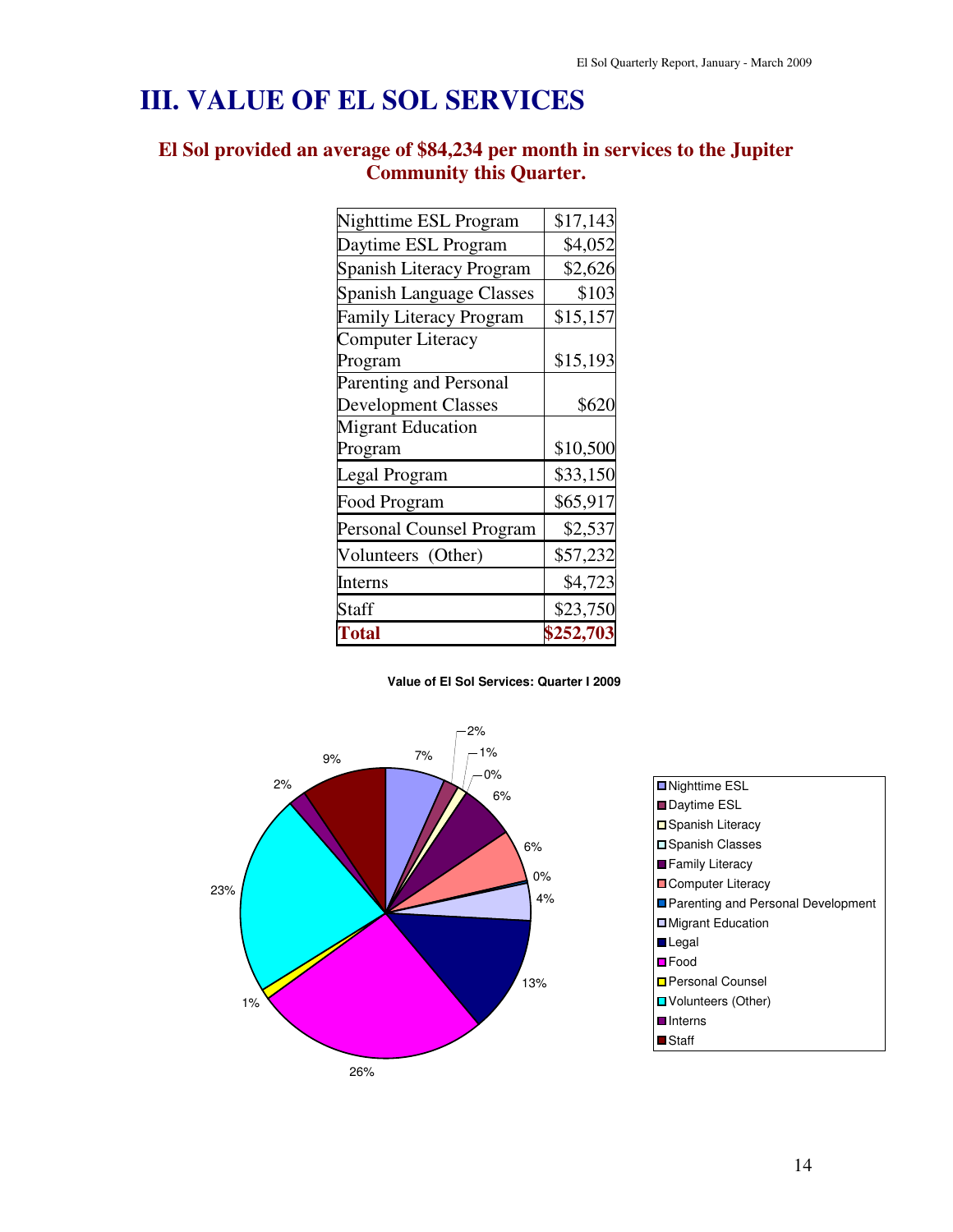# **IV. FUNDRAISING**

#### Private Donations and Grants:

The total donations in the first quarter of 2009 were \$12,898.23. This includes private donations, lunch collections, raffles, and other income that is not earmarked for a specific use (designated donations and grants are not included). The monthly breakdown is as follows:

| <b>Total:</b> | \$12,898.23 |
|---------------|-------------|
| March:        | \$5,417.10  |
| February:     | \$5,372.68  |
| January:      | \$2,108.45  |

In Kind Donations:

Office furniture and supplies; personal hygiene products; food; kitchen and cleaning products, clothes; TVs; educational supplies; bikes and bike parts; toys; computers.

Grants Received this Quarter: Lost Tree Village Foundation JL Cares Goldberger

Potential Grants: E Pluribus Unum Award Western Union Grant Dollar General Grant MetLife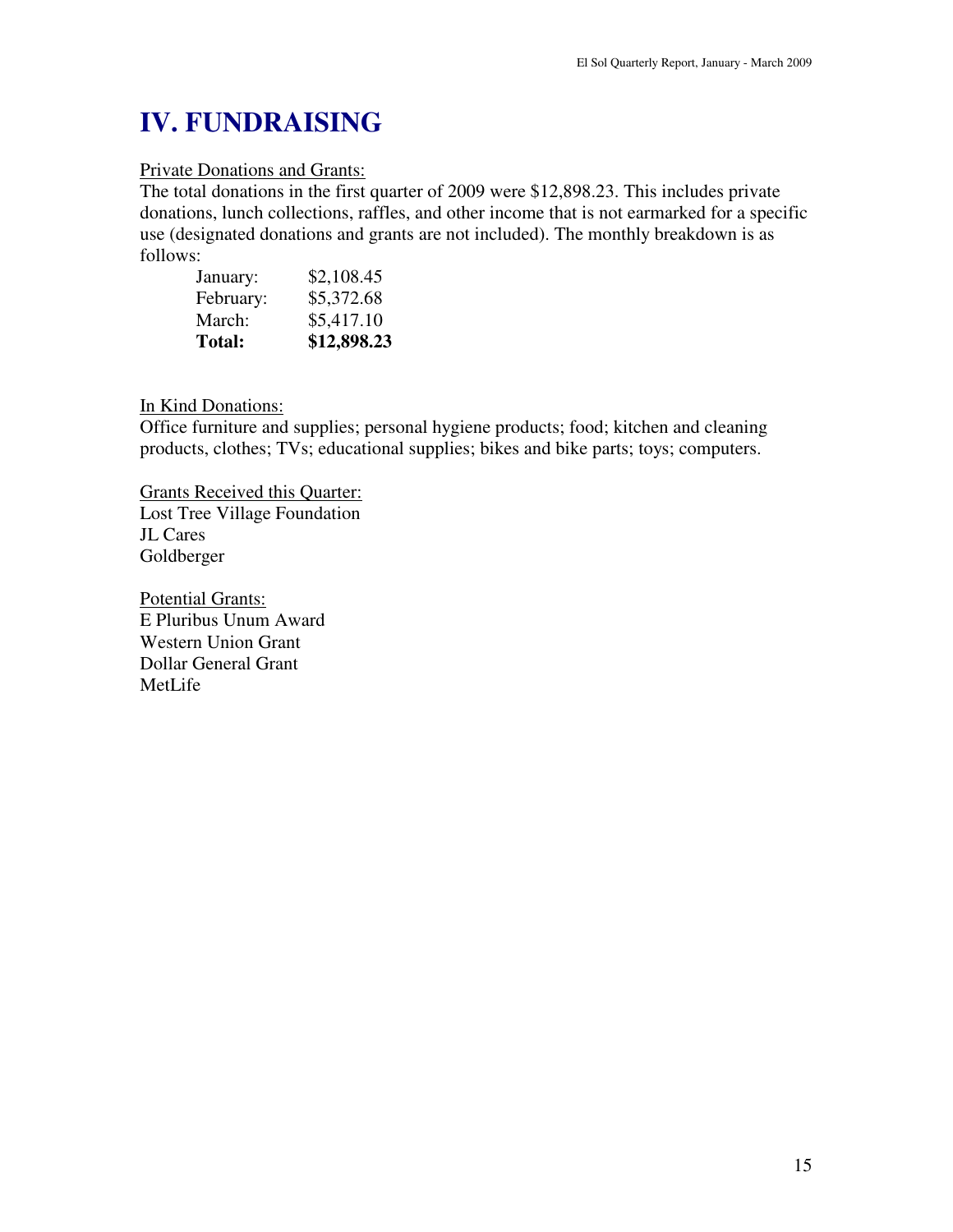# **V. MONTHLY EVENTS:**

#### **a. January:**

- HIV/AIDS Awareness Presentation and Testing
- Bank of America Visit
- Movie Night
- Board and General Meetings
- Town Code Compliance Presentation
- Obama's Inauguration Ceremony Event at El Sol
- Worker's Council Meeting

### **b. February:**

- Town Code Compliance Presentations
- NDLON Leadership seminar
- Bank of America Visit
- Health Fair: Eyes, VNA, Union Positiva, Palm Beach County Health Dept.
- Movie Night
- Worker's Council elections for Secretary and two representatives
- Habitat for Humanity Community Service Events
- Volunteer Recognition Event
- Homeopathic Medicine Presentation
- Worker's Council Meeting
- Know Your Rights Workshop

## **c. March:**

- Sickle Cell Foundation Presentation
- Town Code Compliance Presentations
- ADD (Attention Deficit Disorder) Community Group Meeting
- American Friends Service Committee Attorney Presentation
- Movie Night
- **VPK** Registration
- Board of Directors and General Meetings
- Health Fair: Eyes, VNA, HIV
- Worker's Council Meeting